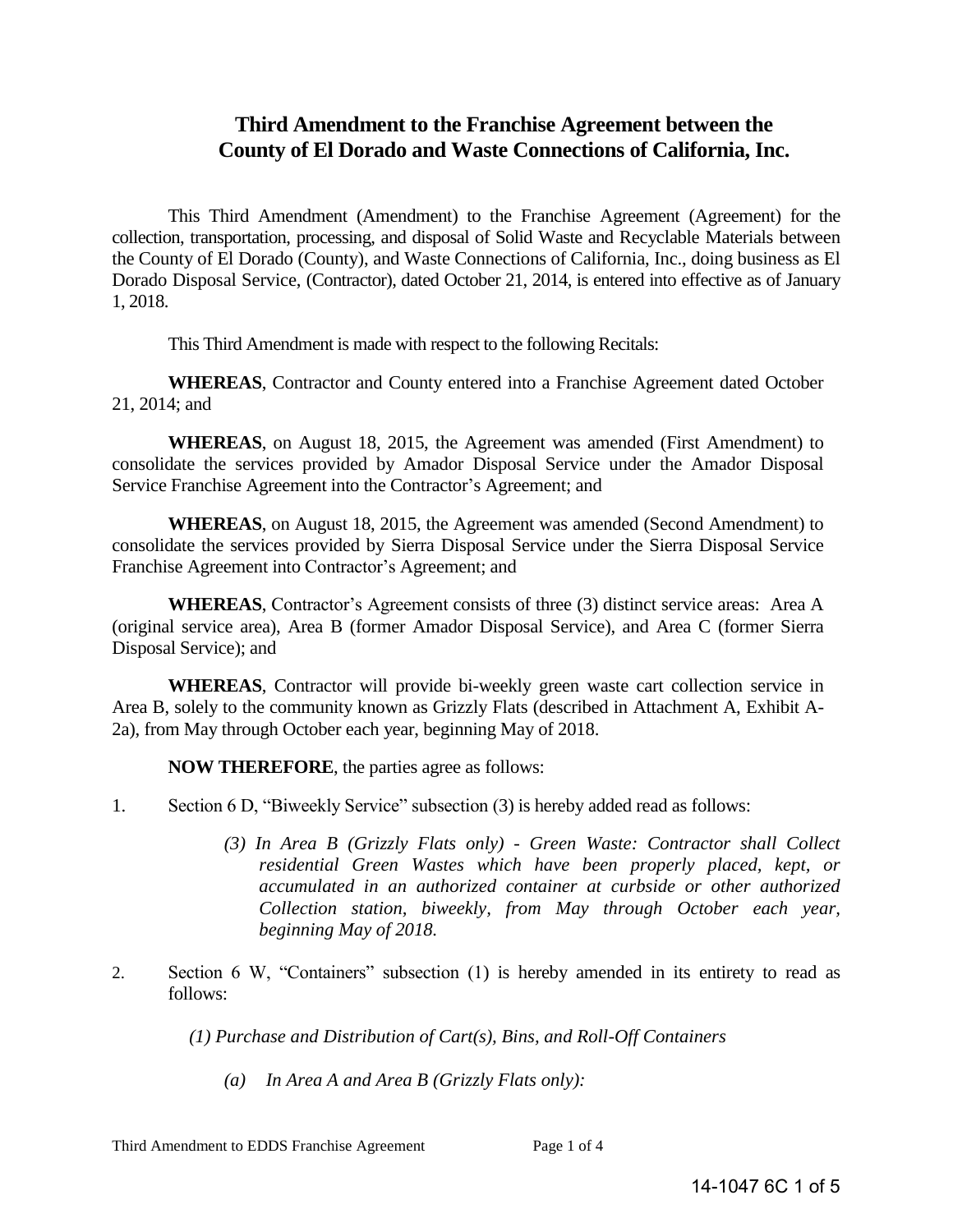*Contractor shall Collect Solid Waste from the three (3) different thirty-five (35) (for Solid Waste only), sixty-four (64), and ninety-six (96) gallon Contractor provided Cart(s), as requested by the customer and placed for Collection by the customer, not less than once per week. Contractor shall Collect Recyclables from the sixty-four (64) or ninety-six (96) gallon Contractor provided Cart(s), as requested by the customer and placed for Collection by the customer, not less than once every two (2) weeks. Contractor shall Collect Yard Waste from the ninety-six (96) gallon Contractor provided Cart(s), as requested by the customer and placed for Collection by the customer, not less than once every two (2) weeks (May through October only for Area B-Grizzly Flats). At the customer's request, Contractor shall provide to each customer, and at no additional charge to such customer, one (1) additional Cart for the Collection of either Yard Waste (only ninety-six (96) gallon Carts available) or Recyclables (either sixty-four (64) or ninety-six (96) gallon Carts available).* 

*Exceptions to Carts are only for Recyclables and Green Waste. Exceptions to the use of Contractor provided Carts will occur only under the following conditions. Only Customers serviced in Group Collection Areas may use:* 

- *(i) Contractor provided thirty-two (32) gallon "blue bags" for Recyclable Material. Contractor's Customer Service Department and the customer shall determine an appropriate number of blue bags for each customer requesting to continue the use of thirty-two (32) gallon "blue bags" and Contractor shall provide determined number of thirty-two (32) gallon "blue bags" when providing biweekly Recycle service.*
- *(ii) Group Collection Area customers may use a maximum number of three (3) customer provided lawn/leaf bags for Green Waste, to be serviced bi-weekly at time of provided Green Waste service.*
- *(iii) Thirty-five (35) gallon Recycle Cart(s) and sixty-four (64) gallon Yard Waste Cart(s) will be provided on an exception basis for Group Collection Area customers or where a customer needs a smaller option for safety related conditions.*
- *(iv) When curbside service is available, the exemptions per this section for Recycling and/or Green Waste will be discontinued and standard three (3) Cart program will be implemented.*
- *(b) In Area B (except Grizzly Flats) and C only: Contractor shall Collect Solid Waste from the three (3) different thirty-five (35) (for Solid Waste only), sixty-four (64), and ninety-six (96) gallon Contractor provided Cart(s), as requested by the customer and placed for Collection by the customer, not less than once per week. Contractor shall*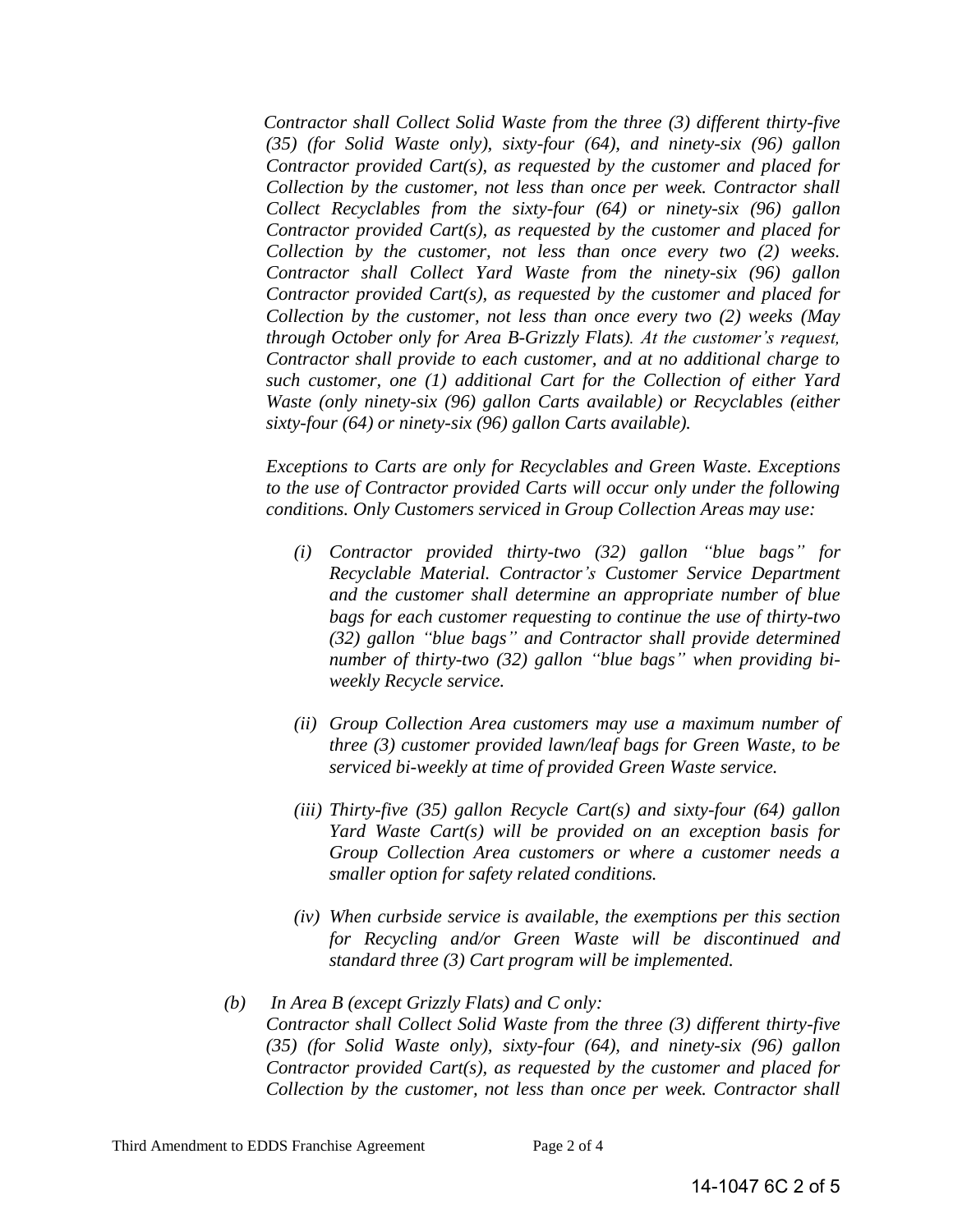*Collect Recyclables from the sixty-four (64) or ninety-six (96) gallon Contractor provided Cart(s), as requested by the customer and placed for Collection by the customer, not less than once every two (2) weeks. At the customer's request, Contractor shall provide to each customer and at no additional charge to such customer, one (1) additional Cart for the Collection of Recyclables (either sixty-four (64) or ninety-six (96) gallon Carts available).* 

*Exceptions to Carts are only for Recyclables. Exceptions to the use of Contractor provided Carts will occur only under the following conditions. Only Customers serviced in Group Collection Areas may use:* 

- *(i) Contractor provided thirty-two (32) gallon "blue bags" for Recyclable Material. Contractor Customer Service Department and the customer shall determine an appropriate number of blue bags for each customer requesting to continue use of thirty-two (32) gallon "blue bags" and Contractor shall provide determined number of thirty-two (32) gallon "blue bags" when providing biweekly Recycle service.*
- *(ii) Thirty-five (35) gallon Recycle Cart(s) will be provided on an exception basis for Group Collection Area customers or where a customer needs a smaller option for safety related conditions.*
- *(iii) When curbside service is available, the exemptions per this section for Recycling will be discontinued and standard three (3) Cart program will be implemented.*

*Contractor shall be responsible for the purchase and distribution of fully assembled and functional new Cart(s), new or well-maintained Bins, and new or well-maintained Roll-Off Containers as required to customers in the Franchise Area. Contractor shall also distribute Cart(s), Bins, and Roll-Off Containers as required to new customers that are added to the Franchise Area during the term of this Agreement. The distribution shall be completed within ten (10) work days of receipt of notification.* 

- 3. Exhibit A of the Agreement is hereby amended to include *Attachment A, Exhibit A-2a, Definition of Grizzly Flats Community Located in Franchise Service Area B,* attached hereto and incorporated herein by reference.
- 4. Except as herein amended, all other terms and conditions of the Agreement shall remain in full force and effect.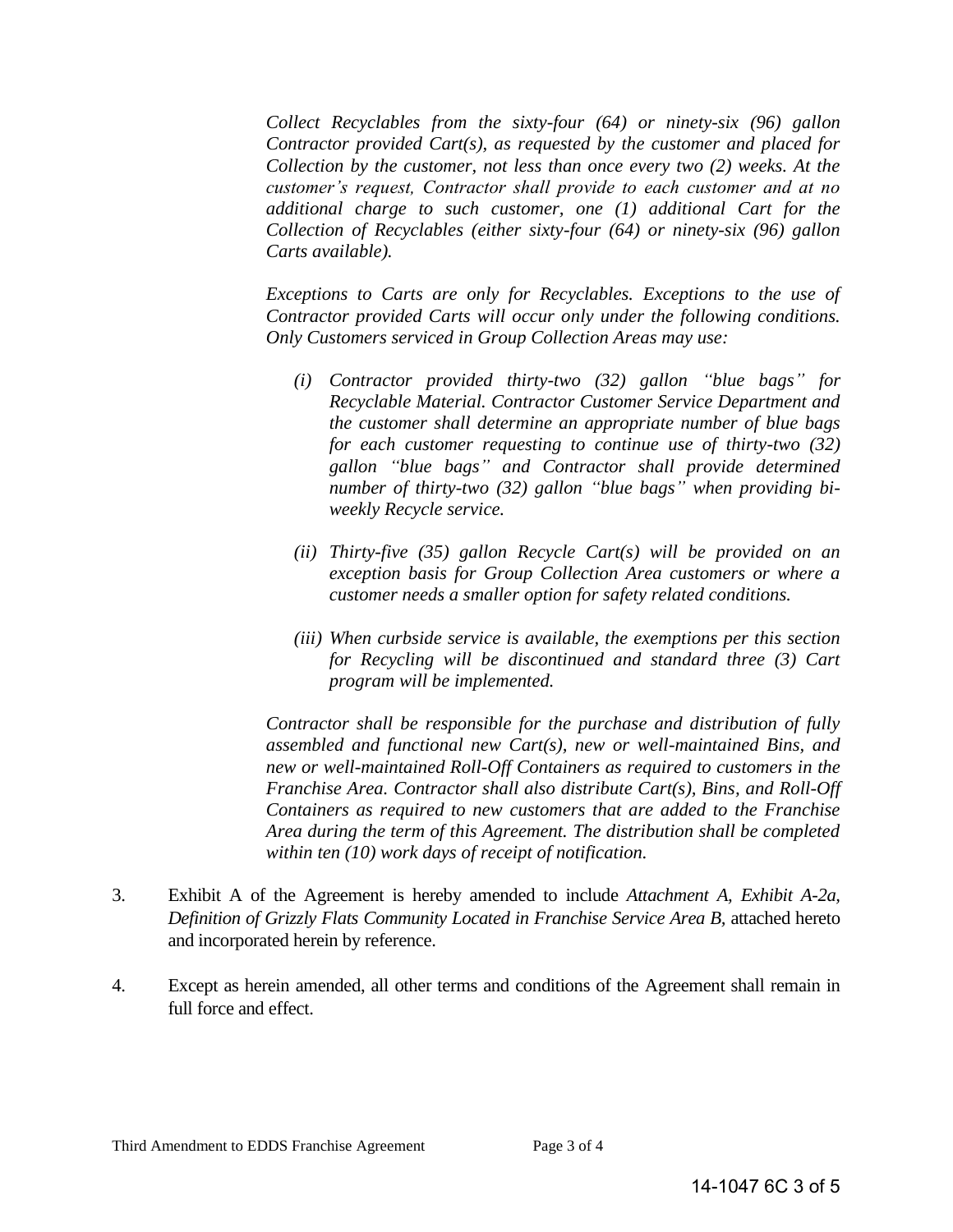#### **COUNTY OF EL DORADO**

Dated: \_\_\_\_\_\_\_\_\_\_\_\_\_\_\_\_\_\_\_\_\_\_\_ By:

\_\_\_\_\_\_\_\_\_\_\_\_\_\_\_\_\_\_\_\_\_\_\_\_\_\_\_\_\_\_\_\_\_ Chair Board of Supervisors County of El Dorado

**ATTEST**: James S. Mitrisin Clerk of the Board of Supervisors

 $By$ 

#### **CONTRACTOR**

By:

Dated: \_\_\_\_\_\_\_\_\_\_\_\_\_\_\_\_\_\_\_\_\_ \_\_\_\_\_\_\_\_\_\_\_\_\_\_\_\_\_\_\_\_\_\_\_\_\_\_\_\_\_\_\_\_\_

Its: President

By:

Dated: \_\_\_\_\_\_\_\_\_\_\_\_\_\_\_\_\_\_\_\_\_\_ \_\_\_\_\_\_\_\_\_\_\_\_\_\_\_\_\_\_\_\_\_\_\_\_\_\_\_\_\_\_\_\_\_

Its: Secretary